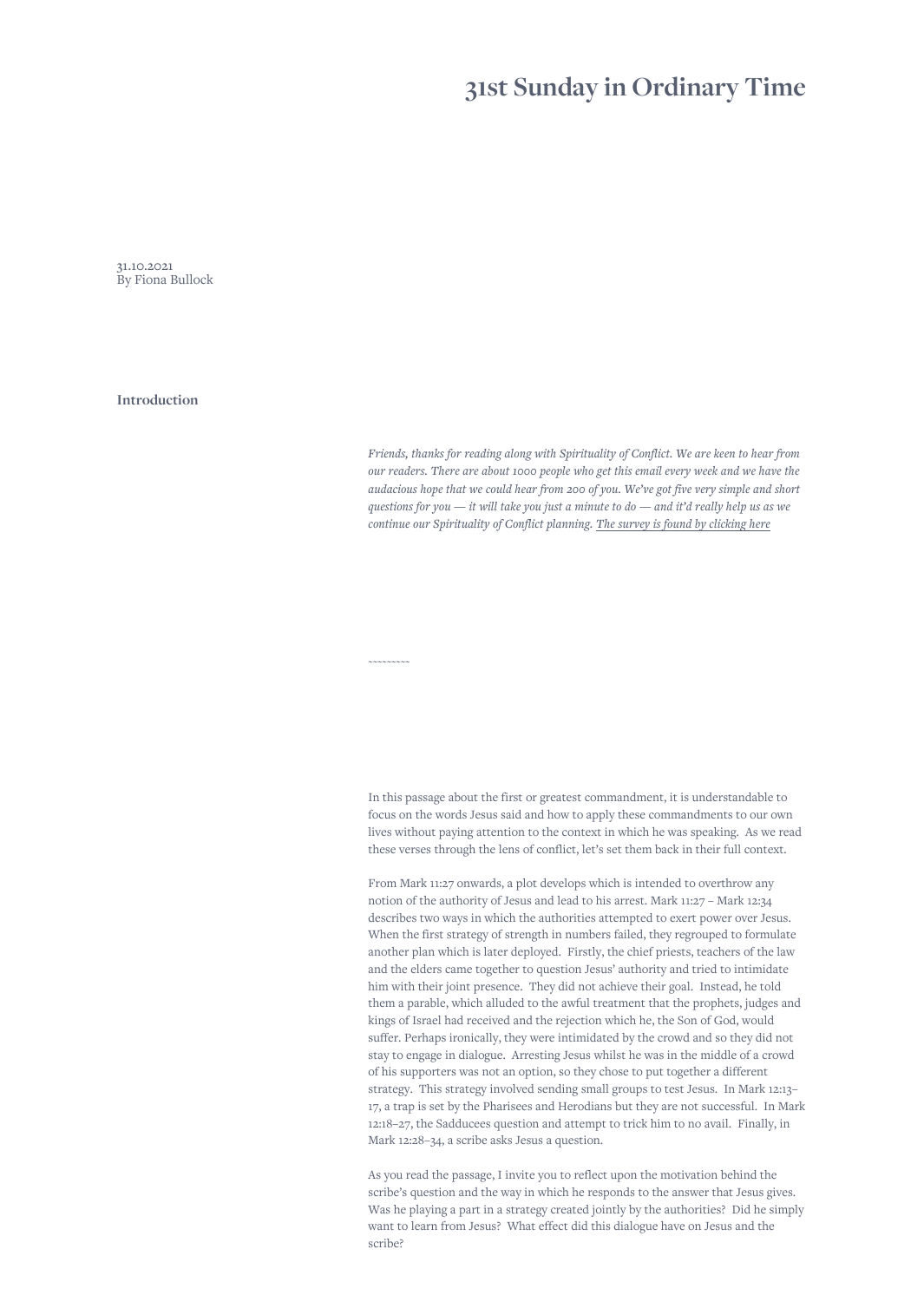## Mark 12:28–34

One of the scribes came near and heard them disputing with one another, and seeing that he answered them well, he asked him, 'Which commandment is the first of all?' Jesus answered, 'The first is, "Hear, O Israel: the Lord our God, the Lord is one; you shall love the Lord your God with all your heart, and with all your soul, and with all your mind, and with all your strength." The second is this, "You shall love your neighbour as yourself." There is no other commandment greater than these.' Then the scribe said to him, 'You are right, Teacher; you have truly said that "he is one, and besides him there is no other"; and "to love him with all the heart, and with all the understanding, and with all the strength", and "to love one's neighbour as oneself",—this is much more important than all whole burnt– offerings and sacrifices.' When Jesus saw that he answered wisely, he said to him, 'You are not far from the kingdom of God.' After that no one dared to ask him any question.

### **Comment**

This text contributes to our understanding of conflict as it is testament to the power of words and respectful dialogue. We need to be aware of how we communicate with others because words can provoke intense reactions. When we truly believe in what we say, we need to reaffirm this with our actions. There is always room for misunderstanding so we should make the effort to understand what the other person is saying and meaning. We should use words to affirm one another and to show grace to one another, even when we disagree. This level of respectful engagement can be transformational, as it promotes the equality of the parties and affirms their right to hold differing beliefs.

**Although words can provoke intense reactions from people, respectful dialogue honours difference.** The chief priests, teachers of the law and the elders did not like the words Jesus offered them in response to their challenging questions. Feeling angry, frustrated and humiliated, they refused to engage with him further and walked away. I realised as I read the passage that I was expecting the encounter with the scribe to follow the same path. I wonder how you read and understood the motivation of the scribe. It is not clear in the text so we definitely bring our own experience to bear in our interpretation of events. Perhaps he was trying to discredit Jesus with an incredibly clever question. 'What is the first (greatest) commandment?' There were over 3600 commandments in Israel at that time. It would be the perfect trap to set because one could choose to disagree with any given answer. I favour an alternative understanding. I believe the scribe was genuinely interested in how Jesus might answer and willing to enter into a respectful debate with him. We are told that he had listened to the disputes with others and that he thought that Jesus had answered well. This is what led him to ask the question. Was it a trick? Or was it an honest question that the scribe had felt unable to put into words until he met Jesus? Having listened to Jesus' generous and gracious answers to the questions of others, I wonder if this might have helped him to voice his own big question.

**Words are powerful but they are most powerful when they are also put into action.** Jesus and the scribe are in agreement that the most important commandment is to love the one true God completely. However, according to Jesus, the second greatest commandment is 'to love your neighbour as yourself.' The conversation becomes the embodiment of this. They engage in respectful dialogue, despite any differences they may have had regarding beliefs or practice. Any differences were set aside as they focused on the question at hand and listened to one another. In those moments, they each loved their neighbour. In the preface to the parable of the Good Samaritan, Jesus is asked, 'Who is my neighbour?' After telling the parable, he asked the expert in the law to answer his own question. He replied, 'the one who had mercy.' The others who had approached Jesus with questions were dismissive of him and when they did not like his response, they brought their encounter with him to an abrupt halt. They showed him no mercy but the scribe did. I wonder what impact the dialogue had upon the scribe and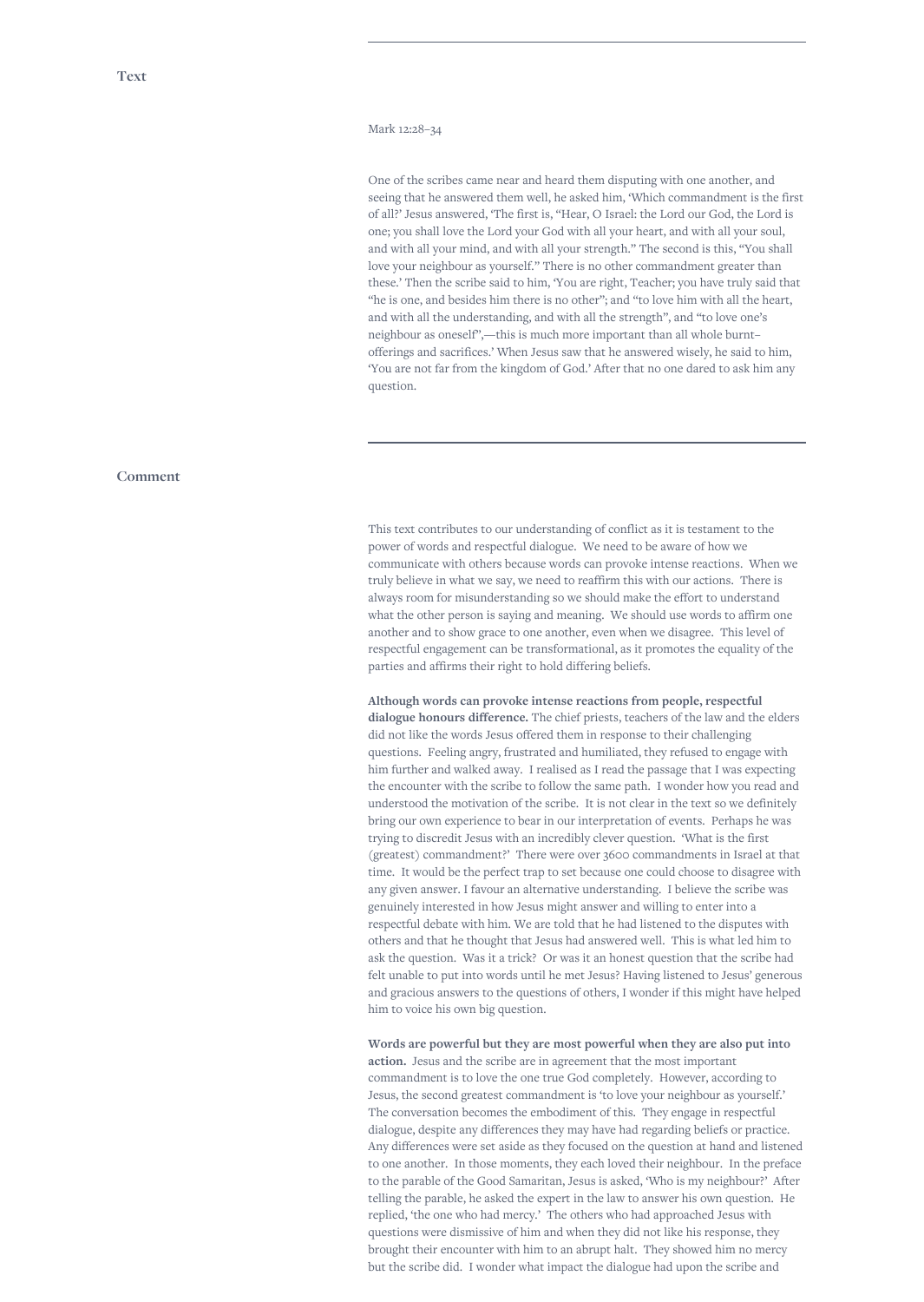upon Jesus.

**In order for words to hold their full power, we need to understand, translate and interpret them well.** In the text from Deuteronomy 6:5, there is a beautiful little Hebrew word, (meod). It is usually used as an adverb meaning 'to excess, abundantly.' The commandment is to love God 'with all your heart, and with all your soul, and with all your mind, and with all your (meod).' It is commonly translated as power or strength, but this is the only place in the Hebrew Bible where it features as a noun. This creates doubt in my mind about the translation of the word, which I believe could be better translated or interpreted to mean that we should love God abundantly with all our hearts, minds and souls: with all that we are. This abundance necessarily leads to the spilling over of that love into loving our neighbours, with whom we may not agree but to whom we should show grace. Again, this is what we see played out in this encounter.

**Words can be used to affirm others.** The scribe repeated the answer Jesus gave and added his opinion that these commandments were indeed more important than rules about sacrifices. Jesus listened to his response and respected his wisdom. Jesus then affirmed him with words that suggest that as people they were not so different in essence. Each party had the opportunity to speak and the opportunity to be heard. They treated one another as equals, showed respect and left the dialogue in a positive manner. Their conversation tears down the barriers of difference and blows apart any preconceived ideas about the other. It is a great example of how to communicate well.

Words are powerful. The experience of listening to another is powerful. The experience of being listened to and being heard can transform individuals and their opinion of themselves. Perhaps it might encourage individuals to love themselves as they love their neighbour. The crowd of onlookers heard the discussion between the scribe and Jesus, equals who treated one another with respect, and no–one dared ask anything else because they were scared that it might cause them to question their own beliefs and practice.

Being willing to ask questions and engage with those who have a different outlook can lead to the growth and development of faith or a change of opinion. This is part of healthy dialogue. In engaging with others, particularly those with whom we believe we are in conflict, it is crucial to keep an open mind. Jesus and the scribe found out that they were in agreement, even though we might expect them to have conflicting views. It is therefore essential to listen to what a person is actually saying rather than what we expect they will say. It is necessary to ensure that we fully understand the words used and their true meaning. I believe such encounters can transform lives. Words are powerful tools so let's use them to love God and our neighbours abundantly.

**Response**

I invite you to take some time to reflect on your responses to these questions:

The authorities took it in turn to ask Jesus a question. If you had the opportunity to ask Jesus one question right now, what would it be?

Have you ever walked away from a conversation or confrontation and wished that you had stayed to engage in dialogue instead? What would have helped you to do this?

**Prayer**

O God who gave us the intellect and awareness to ask questions, about you, about life, about faith, about love, we pray that you will grant us the strength, gentleness and patience to formulate our questions well and to listen with compassion as we seek to better understand those with whom we disagree. May conflict lead to dialogue.